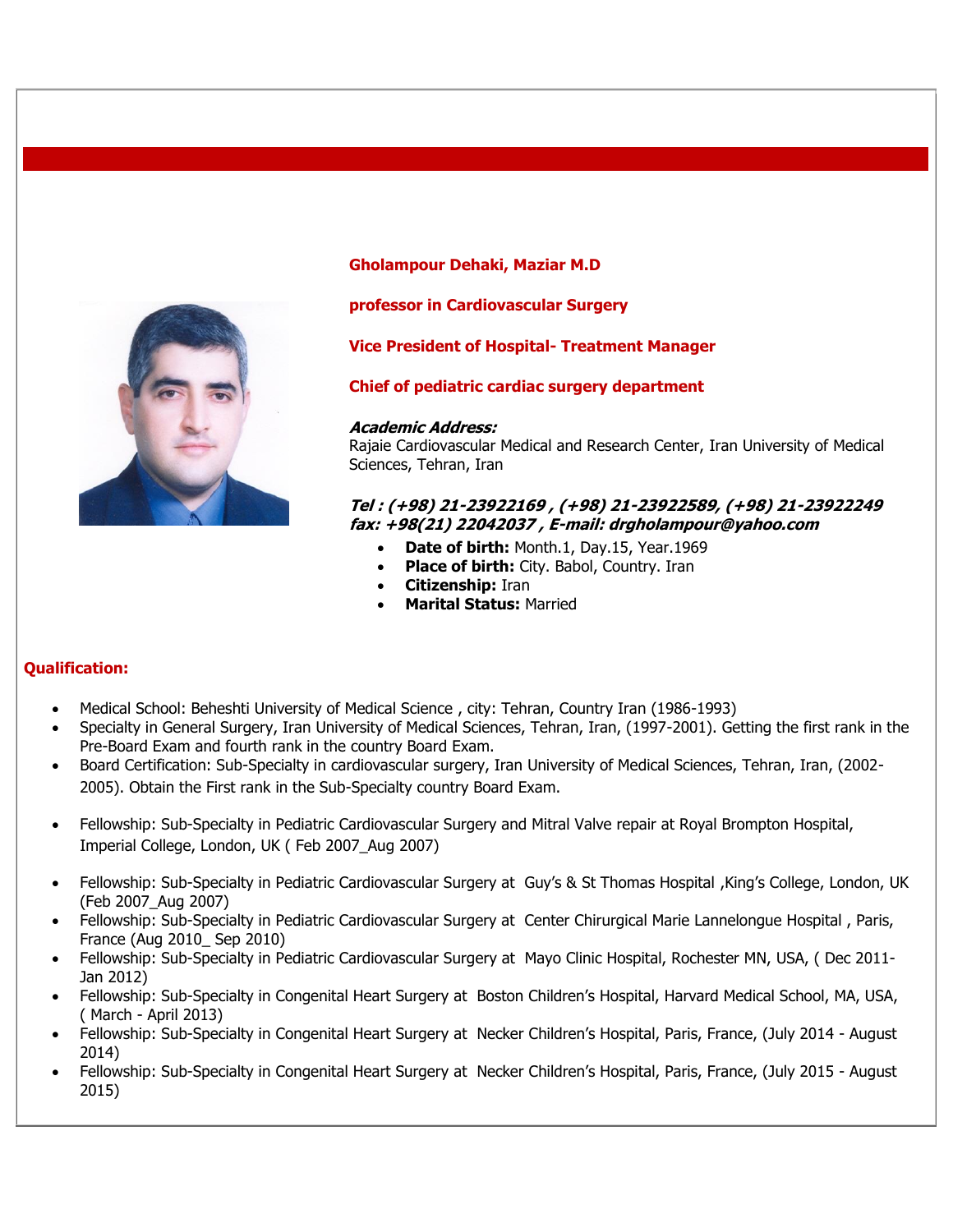- Fellowship: Sub-Specialty in Congenital Heart Surgery at Necker Children's Hospital, Paris, France, (July 2016 August 2016)
- Fellowship: Sub-Specialty in Congenital Heart Surgery at Necker Children's Hospital, Paris, France, (July 2017 August 2017)
- Fellowship: Sub-Specialty in Congenital Heart Surgery at Necker Children's Hospital, Paris, France, (July 2018 August  $2019$

### **Fields of Interest:**

- Pediatric Cardiovascular Surgery, Congenital heart disease
- Mitral Valve Repair
- Adult congenital cardiac disease

### **Work experiences:**

- **Internship:** Drug Poisoning, Heart Disease, Shaheed Beheshti University, Tehran, Iran (1991-1993)
- **Residency:** General Surgery And Cardiovascular Surgery, Iran University, Shaheed Rajaie Heart Hospital, city Tehran, country Iran (1997-2005)

## **Academic and Official appointment:**

- Working as an Assistant Professor in the Cardiovascular Surgery Department of Rajaie Cardiovascular Medical & Research Center, Iran University of Medical Sciences, Tehran, Iran. (September 2005– 2010)
- Working as an Asseciated professor in the cardiovascular surgery Departement of Rajaie Cardiovascular Medical & Research Center, Iran University of Medical Sciences, Tehran, Iran. ( from oct 2010 to oct 2015)
	- Working as an professor in the Cardiovascular surgery Departement of Rajaie Cardiovascular Medical & Research Center,, Iran university of Medical sciences , Tehran Iran . ( since oct 2015)
	- Vice president of Rajaie Cardiovascular Medical & Research Center ( since june 2011)
- Member of board Country cardiovascular surgery
- Chief of pediatric cardiac surgery department ( since sep 2013)
- Manager of master of perfusion ( since june 2014 )
- Board Directory of First Iranian Cardiovascular Joint Congress , Razi convention center,Tehran-Iran ,Scientific Secretary of Cardiac Surgery, Oct 2012

Presentations and publications

A) Published Book:

Title: Valvular Heat Disease

Authors: Mohammad Bagher Tabatabai, MD. Maziar Gholampour Dehaki, MD. Alireza Alizadeh Ghavidel, MD. Published: First Edition. 2009 Omran Company. ISBN: 978-600-5155-05-1

#### B) Oral presentations and Abstracts:

1. Title: Evaluation of results of surgical correction for coarctation of aorta according to subclavian flap aortoplasty (SCFA) and other methods during 1994-2004 in Rajaie Heart Center Authors: M Gholampour Dehaki, MD. N Givtaj, MD. G Omrani, MD. A. Sadeghpour, MD.

Publish: Iranian Journal of Surgery (Vol. 13, No 34, 2005) and has been presented orally in the 4th International Congress of the Iranian Society of Cardiac Surgery.

2. Title: 10 years experience according subclavian flap aortoplasty for coarctation of aorta. Authors: M. Gholampour Dehaki, MD. N Givtaj , MD. Gh Omrani, MD. A Ghavidel, MD. Published and has been presented orally in the 18th World Congress- World Society of Cardio- thoracic Surgeons, Kos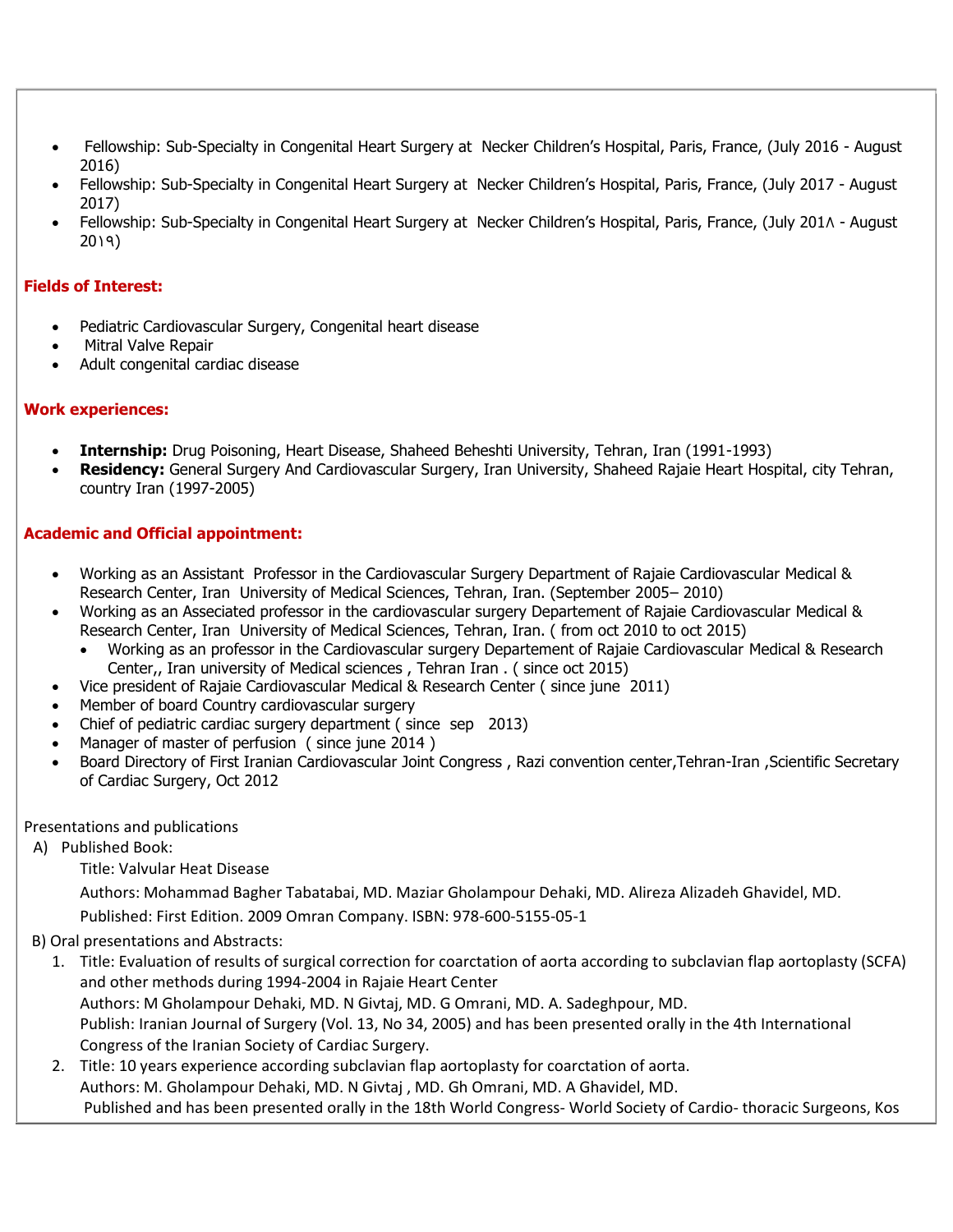Island- Greece\_ April 30- May 3, 2008

- 3. Title: Mid-term outcome of Manouguian procedure in patients with small aortic root. Authors: A Ghavidel, MD. Gh Omrani, MD M tabatabaie, MD. R Ghafari, MD. M Gholampour Dehaki, MD. Published and has been presented orally by M Gholampour Dehak in the 18th World Congress- World Society of Cardio- thoracic Surgeons, Kos Island- Greece\_ April 30- May 3, 2008
- 4. Title: Outcomes of Ventiricular septal defect repair in various anomalies, A single institute experience and literature review

Authors: M. Gholampour Dehaki, MD. Sh Salehi, MD. S Malli, MD. A Ghavidel, MD. B Baharestani, MD. R Nakhaeezadeh, MD.

Published and has been presenteded orally in the 4th Congress of update in cardiology and cardiovascular surgery, Antalya, Turkey, Nov 28- Dec 2, 2008

- 5. Title: Mid-term results after surgical correction of total anomalous pulmonary venous connection Authors: M. Gholampour Dehaki, MD. A Ghavidel, MD. N Givtaj , MD. Published and has been presenteded orally in the 16th Congress of Iranian heart association in collaboration with American college of cardiology, Tehran, Iran, Nov. 18-21, 2008
- 6. Title: Cardioplegic solution in cardiac surgery. Authors: M. Gholampour Dehaki, MD. M Yosefnia, MD Published and has been presented orally in the first Congress of perfusion in cardiac surgery. Jan 29\_30, 2009, Tehran, Iran.
- 7. Title: Cannulation of the innominate vein as of right atrial isolation in adult cardiac surgery: Is it safe and reproducible? Authors: F Karegar, MD. M Gholampour Dehaki, MD. F kaleghi . M H Azami Published and has been presented orally in the 58th European society for cardiovascular surgery international congress, Warsaw, Poland, April 30-May 2, 2009
- 8. Title: Continuous local infusion of bupivacain with ON-Q pump system for pain management after median sternotomy. Authors: A Ghavidel, MD.E Norizadeh, MD. Z Alinejad, MD. A Adambeik, MD. S Hosseini,MD. M Gholampour Dehaki, MD. M Tabtabaie, MD.

Published and has been presented orally in the 16th Congress of Iranian heart association in collaboration with American college of cardiology, Tehran, Iran, Nov. 18-21, 2008

- 9. Title: Clinical association of index effective orifice area and residual transvalvular pressure gradient after aortic valve replacement whit Carbomedics mechanical prosthesis. Authors: A Ghavidel, MD. Z Alinejad, MD. R Nakhaezadeh,MD. M Gholampour Dehaki, MD. Gh Omrani,MD. Published and has been presented orally in the 16th Congress of Iranian heart association in collaboration with American college of cardiology, Tehran, Iran, Nov. 18-21, 2008
- 10. Title: Quality of life 6-12 months after coronary artery bypass graft surgery. Authors: A Ghavidel, MD. F Kashfi. S Hosseini,MD. A Yaghobi, MD. Shafiee. M Gholampour Dehaki, MD. N Givtaj, MD. Published and has been presented orally in the 15th Congress of Iranian heart association in collaboration with French society of Thoracic and cardiovascular surgery. Tehran, Iran, Oct. 31-Nov. 3, 2006
- 11. Title: Early and mid-term surgical results of total cava-pulmonary connection. Authors: A Yaghobi, MD. M Yosefnia, MD. N Givtaj, MD. S Hosseini, MD. R Parvizi, MD.M Gholampour Dehaki, MD. Ghavidel, MD. F Nohi ,MD. Published and has been presented orally in the 15th Congress of Iranian heart association in collaboration with French society of Thoracic and cardiovascular surgery. Tehran, Iran, Oct. 31-Nov. 3, 2006
- 12. Title: Post Tetralogy of Fallot Aortopathy in First Iranian Cardiovascular Joint Congress Razi convention center,Tehran-Iran. Oct 2012
- 13. Title: Aortopathy in congenital heart disease in First Iranian Cardiovascular Joint Congress. Razi convention center,Tehran-Iran. Sep 25-28, 2012
- 14. Title: Role of pulmonary artery banding in treatment of complex congenital heart defect.

Razi convention center,Tehran-Iran. Sep 25-28, 2012

15. Title: Mechanical PVR New Expertence and long Term .

Rajaie Haert center ,Tehran-Iran , May -10-12, 2017.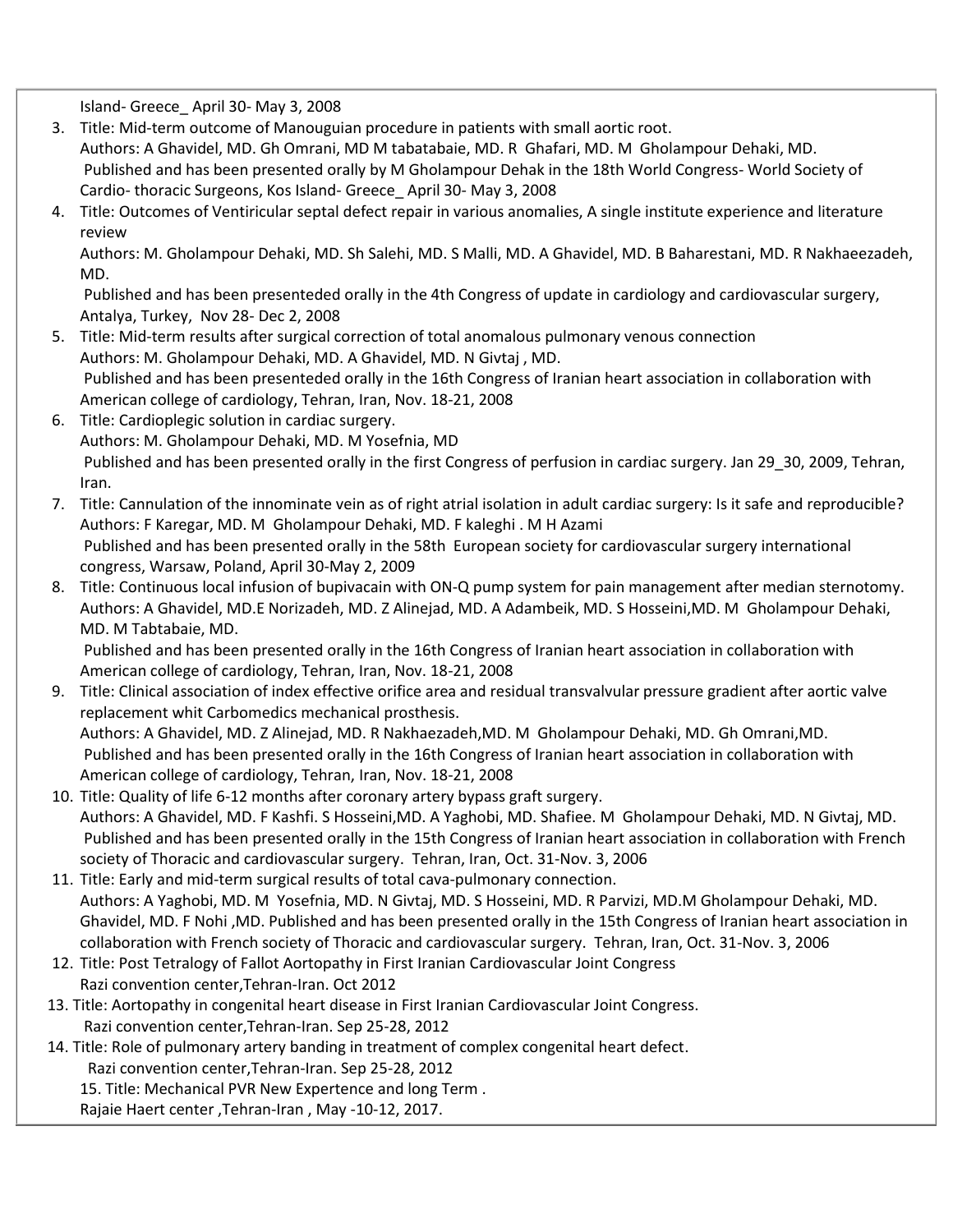## C) Articles:

- 1. Title: Recurrence rate of different techniques for repair of coarctation of aorta: A 10 years experience. Authors: M Gholampour Dehaki, MD. A Ghavidel, MD. N Givtaj, MD. G Omrani, MD. S Salehi, MD. Publish: Annals of Pediatric Cardiology 2010, Vol 3, Issue 2, pp 123-126.
- 2. Title: Outcomes of Ventiricular septal defect repair in various anomalies, A single institute experience and literature review

Authors: M. Gholampour Dehaki, MD. Sh Salehi, MD. S Malli, MD. A Ghavidel, MD. B Baharestani, MD. R Nakhaeezadeh, MD.

Publish: Iranian Heart Journal. Vol 10, Number 4, Winter 2009, pp 40-44.

- 3. Title: Midterm results after surgical correction of total anomalous pulmonary venous connection. Authors: M Gholampour Dehaki, MD. A Ghavidel, MD. N Givtaj, MD. Publish: Medical Journal of the Islamic Republic of Iran. Vol. 22, 2, August 2008. pp74-79
- 4. Title: Evaluation of results of surgical correction for coarctation of aorta according to subclavian flap aortoplasty (SCFA) and other methods during 1994-2004 in Rajaie Heart Center Authors: M Gholampour Dehaki, MD. N Givtaj, MD. G Omrani, MD. A Sadeghpour, MD. A Yaghobi, MD. Publish: Journal of Iran University of medical sciences. Vol. 12, Num 49, Winter 2006 ,pp121-128.
- 5. Title: A survey on cardiac Angiosarcoma in patients hospitalized in Rajaie Heart Center from 2002 to 2004 Authors: Sadeghpour, MD.M Gholampour Dehaki, MD. Publish: Journal of Iranian University of Medical Sciences, Vol. 11, Num 39, Spring 2004, pp85-91
- 6. Title: 10 years experience with subclavian flap aortaplasty for treatment of coarctation of the aorta. Authors: M Gholampour Dehaki, MD. N Givtaj, MD. Gh Omrani, MD. A Sadeghpour, MD. Publish: Kowsar Medical Journal ,Vol 10, Num 3, Fall 2005, pp 207-211
- 7. Title: 11 years experience with surgical repair of coarctation of aorta in childhood. Is subclavian flap Aortoplasty (SCFA) of Preferred method? Authors: Gholampour Dehaki M. MD,Givtaj N. MD, Omrani G. MD, Sadeghpour Tabaee M. M, Baharestani B. MD
	- Publish: Iranian journal of surgery, Summer 2005 Vol 13, No 34, pp 35-40
- 8. Title: Angiosarcoma of the right atrium. Authors: A. Sadeghpour, GH. Omrani, M. Gholampour,A. Sadeghi . Publish: Journal of Iranian University of Medical Sciences Vol 11, No. 39, 2004
- 9. Title: Dysphagia Lusoria caused by an aberrant right subclavian artery: Vascular Ring. Authors: M Gholampour Dehaki, MD. Gh Omrani,MD. A Ghavidel, MD. Pour aliakbar, MD. B Baharestani, MD. Publish: Iranian Heart Journal ,Fall 2010
- 10. Title: Pulmonary Artery Bandibg in the Current Era: Is it Safe and Useful yet? Authors: M Gholampour Dehaki, MD. A Sadeghpour Tabaee, MD. C Azadi Ahmadabadi, MD, A A Ghavidel,MD.G Omrani,MD. Publish: Iranian Heart Journal ,Vol 3 , NO 3, Sept 2011
- 11. Title: Early and mid-term outcomes in patients undergoing aortic root replacement in Rajaie heart center. Authors: A A Ghavidel, MD. M Tabatabaei, MD. K Raeisi, MD. M Yosefnia, MD. A Khamoshi, MD. Gh Omrani, MD.M Gholampour Dehaki, MD.

Publish: Iranian Journal of Surgery. Vol. 6, Num 3, Fall 2005, pp 6-14

12. Title: Concomitant CABG and excision of mediastinal paragangliomas: A case report and review of literature. Authors: A Sadeghpour, MD. B Nemati, MD. S Arefi, MD. J Vahedian, Md. A Alavi, MD. K Raeisi, MD. Gh Omrani, MD. M Gholampour Dehaki, MD.

Publish: Iranian Journal of Surgery. Vol. 6, Num 4, Winter 2005, pp63-67

13. Title: Surgical repair of a pseudoaneurysm of the ascending aorta after previous aortic valve replacement and aneurysmorrhaphy.

Authors: A Sadeghpour, MD. S Arefi, MD. J Vahedian, MD. K Raeisi, MD. N Givtaj, MD. Gh Omrani, MD.M Gholampour Dehaki, MD. T Babaee, MD.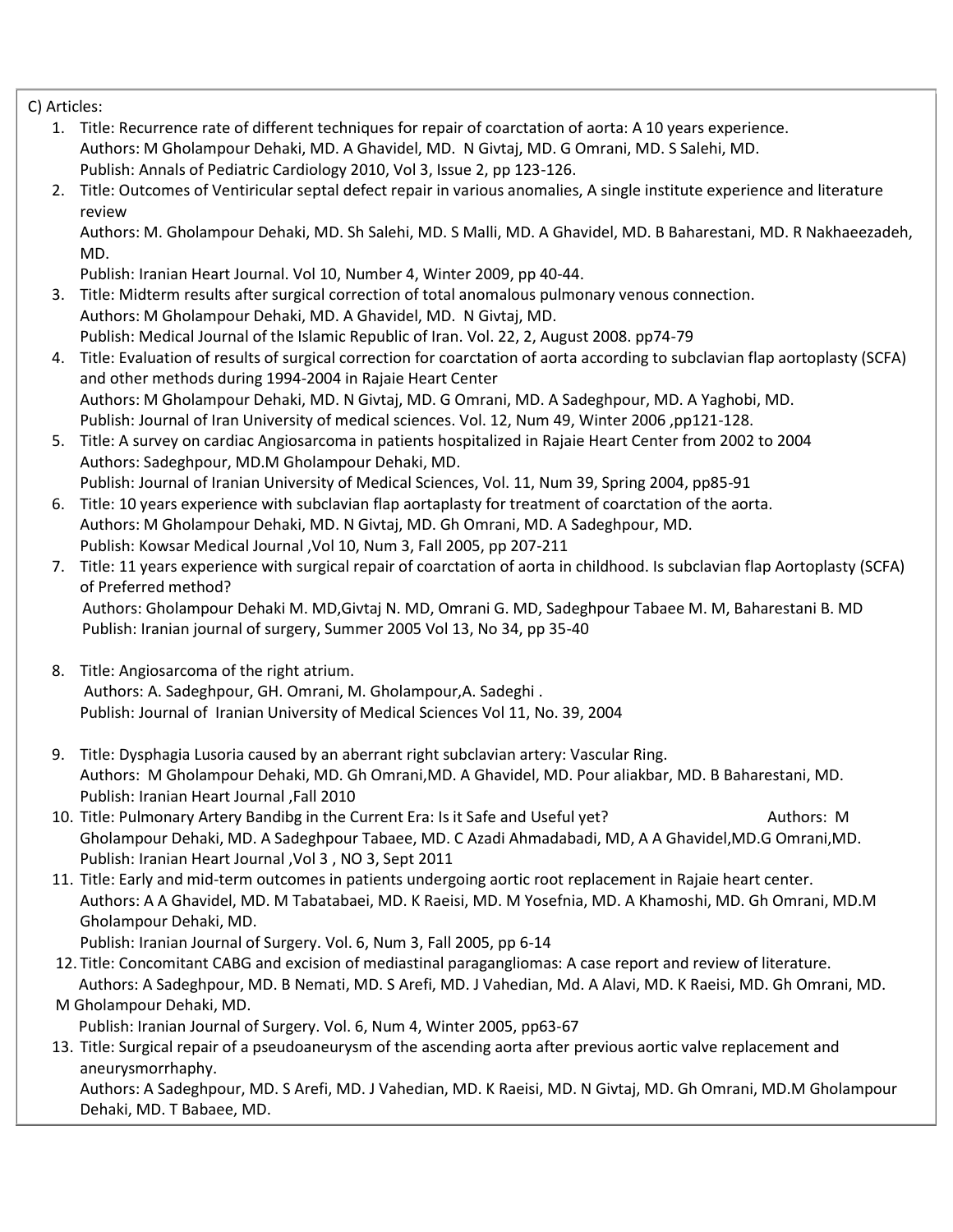Publish: Iranian Journal of Surgery. Vol. 7, Num 4, Winter 2006, pp57-60.

14. Title: Surgical treatment of chronic constrictive pericarditis, Is Tuberculosis still a common cause? Authors: A A Ghavidel, Md. H Javadpour, MD. M Tabatabaie, Md. A Adambeik, MD. S Hosseini, MD. M Gholampour Dehaki, MD.R Baghaie, MD.

Publish: The Iranian Journal of cardiac surgery. Dec. 2008

15. Title: Continuous local infusion of bupivacain with ON-Q pump system for pain management after median sternotomy. Authors: A Ghavidel, MD.E Norizadeh, MD. Z Alinejad, MD. A Adambeik, MD. S Hosseini ,MD. M Gholampour Dehaki, MD. M Tabtabaie, MD.

Publish: The Iranian Journal of cardiac surgery. August 2009

16. Title: Complete Atrioventricular Septal Defect: Comparison of One-stage Primary Repair with Two-stage surgical strategy.

Authors:R Baghaei,MD. M Mirhosein Mousavi,MD. M Gholampour Dehaki, MD. B Askari, MD.

Publish: The Iranian Journal of cardiac surgery. Vol 3, No 2, May 2011

17. Title: Does Retrograde Administration of Cardioplegic solution improve the Clinical Outcomes in Primary Coronary Artery Bypass Grafting? Authors: A A Ghavidel,MD. B Askari,MD. M Rezaei,MD. M Mosavi,MD. M Sharifi,MD. R Babakan,MD. M Gholampour Dehaki, MD.

Publish: The Iranian Journal of cardiac surgery. Vol 3, No 2, May 2011

- 18. Title: Pulmonary artery banding in the current era: Is it still useful? Authors: Maziar Gholampour Dehaki, MD. Ali Sadeghpour Tabaee, MD. Changiz Azadi Ahmadabadi, MD. Alireza Alizadeh Ghavidel, MD. Gholamreza Omrani, MD. Publish: Annals of Pediatric Cardiology. Volume : 5, Issue: 1, Year : 2012, Page : 36-39
- 19. Title: Constrictive pericarditis treated by surgery. Authors: Alireza A Ghavidel, MD. Maziar Gholampour, MD. Majid Kyavar, MD. Yalda Mirmesdagh, MD. Mohammad-Bagher Tabatabaie, MD.

Publish: Texas Heart Inst J 2012

- 20. Title: Thromboendarterectomy in Chronic Pulmonary Thromboembolism. Authors: Gholamreza Omrani, MD. Bahador Baharestani, MD. Hossein Azarnik, MD. Hassanollah Sadeghi, MD. Ramin Baghaii Tehrani, MD. Maziar Gholampour dehaki, MD. And Ali Sadeghpour Tabaee, MD. Publish: The Iranian Heart Journal. Vol 10, No 4, Winter 2009
- 21. Title: Association between Periodontal Pathogens and Coronary Artery Disease: A Case- Control Study. Authors: Mohhamadreza Talebi Ardakani, MD. Farhad Sobouti, MD. Alireza Alizadeh Ghavidel, MD. Maziar Gholampour dehaki, MD. Mahsa Shariati, MD. Bahram Kazemi, MD.

Publish: The Iranian Heart Journal. Vol 12, No 2, Summer 2011

22. Title: Role of Ischemic Preconditioning in myocardial protection during CABG.

 Authors: Maziar Golampour Dehaki, MD. M Ghafarnejad, MD. Gh Omrani, MD. Alireza A Ghavidel, MD. A Amirahmadi,MD Yalda Mirmesdagh, MD. Gholampour Dehaki M.Biochemist. Gh F Ganji, MD. Publish: Iranian Journal of Cardiac Surgery. Vol. 5, No 1, February 2013

23. Title: Effect of Low-Dose Dopamine on Lactate Level in Patients Undergoing Coronary Bypass Surgery

 Authors: Mitra Azarasa, MD; Zahra Faritous, MD; Alireza Jalali, MD; Maziar Gholampour Dehaki, MD; Gholamreza Massoumi, MD

Publish: Iranian Journal of Cardiac Surgery. 2013; 13 (2):12-17)

24. Title: [Genetic Fuzzy System for Mortality Risk Assessment in Cardiac Surgery.](http://www.researchgate.net/publication/267326131_Genetic_Fuzzy_System_for_Mortality_Risk_Assessment_in_Cardiac_Surgery) 

Authors: [Hoda Javadikasgari,](http://www.researchgate.net/researcher/2010159649_Hoda_Javadikasgari) [Alireza Alizadeh Ghavidel,](http://www.researchgate.net/researcher/2003024810_Alireza_Alizadeh_Ghavidel) Maziar Gholampour Dehaki

Publish: Journal of Medical Systems. November 2014

 25. Title: [Long-term outcome of mechanical pulmonary valve replacement in 121](http://www.researchgate.net/publication/263170512_Long-term_outcome_of_mechanical_pulmonary_valve_replacement_in_121_patients_with_congenital_heart_disease) patients with congenital heart disease. Authors: Maziar Gholampour Dehaki, [Alireza Alizadeh Ghavidel,](http://www.researchgate.net/researcher/2003024810_Alireza_Alizadeh_Ghavidel) [Gholamreza Omrani,](http://www.researchgate.net/researcher/13179505_Gholamreza_Omrani) [Hoda Javadikasgari](http://www.researchgate.net/researcher/2010159649_Hoda_Javadikasgari) Publish: The Thoracic and Cardiovascular Surgeon. Sept 2014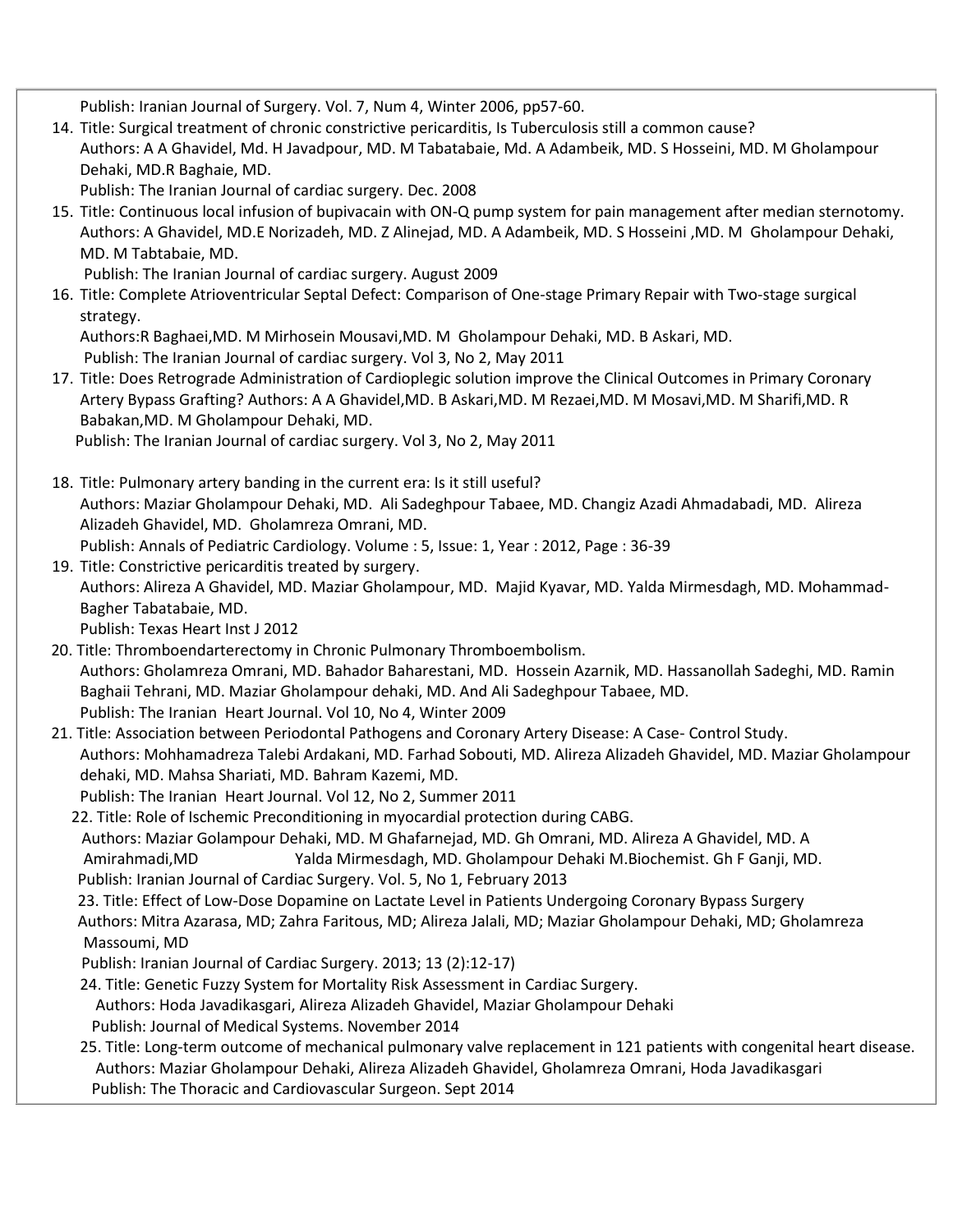26. Title: [Haemostatic Role of TachoSil Surgical Patch in Cardiac Surgery.](http://www.researchgate.net/publication/264009895_Haemostatic_Role_of_TachoSil_Surgical_Patch_in_Cardiac_Surgery) 

 Authors: [Alireza Alizadeh Ghavidel,](http://www.researchgate.net/researcher/2003024810_Alireza_Alizadeh_Ghavidel) [Yalda Mirmesdagh,](http://www.researchgate.net/researcher/2008419163_Yalda_Mirmesdagh) [Niloufar Samiei,](http://www.researchgate.net/researcher/39341402_Niloufar_Samiei) Maziar Gholampour Dehaki Publish: Journal of cardiovascular and thoracic research. 01/2014; 6(2):91-5.

 27. Title: [Safety and efficacy of caproamin fides and tranexamic Acid versus placebo in](http://www.researchgate.net/publication/266974619_Safety_and_efficacy_of_caproamin_fides_and_tranexamic_Acid_versus_placebo_in_patients_undergoing_coronary_artery_revascularization) patients undergoing coronary [artery revascularization.](http://www.researchgate.net/publication/266974619_Safety_and_efficacy_of_caproamin_fides_and_tranexamic_Acid_versus_placebo_in_patients_undergoing_coronary_artery_revascularization) 

 Authors: [Alireza Alizadeh Ghavidel,](http://www.researchgate.net/researcher/2003024810_Alireza_Alizadeh_Ghavidel) [Ziae Totonchi,](http://www.researchgate.net/researcher/2008646842_Ziae_Totonchi) [Mitra Chitsazan,](http://www.researchgate.net/researcher/59267902_Mitra_Chitsazan) Maziar Gholampour Dehaki, [Farshid Jalili,](http://www.researchgate.net/researcher/2056313490_Farshid_Jalili) [Fariborz Farsad,](http://www.researchgate.net/researcher/2056297056_Fariborz_Farsad) [Maral Hejrati](http://www.researchgate.net/researcher/2002971675_Maral_Hejrati) Publish: Journal of cardiovascular and thoracic research. 01/2014; 6(3):197-202.

28**. Title: Redo –tricuspid valve replacement, technical consideration; valve in valve insertion.** Authors:Gh,omrani; R,baghaei; aa, ghavidel; b,baharestani; M,Gholampour Dehaki Publish: Iranian Journal of Cardiac Surgery. Vol.4, No.2&3, August 2012

#### 29.**Title : [Isolation and characterization of cardiogenic, stem-like cardiac precursors from heart samples of patients with](http://www.ncbi.nlm.nih.gov/pubmed/26165749)  [congenital heart disease.](http://www.ncbi.nlm.nih.gov/pubmed/26165749)**

Authors:Ghazizadeh Z, Vahdat S, Fattahi F, Fonoudi H, Omrani G, Gholampour M, Aghdami N. Publish:Life Sci. 2015 Sep 15;137:105-15.

30**. Title:Intraoperative diagnosis of a quadricuspid aortic valve** Authors:Hassan Tatari, Maziar Gholampour Dehaki , Gholamreza Omrani , Hafeze Ghheri, Alwaleed AL- Dairy and Hojjat Mortezaeian

Publish: Asian Cardiovasc Thorac Ann. 2017 Jan.

and the contract of

### 31.Title**:Inflammatory cytokine response and cardiac troponin I changes in cardiopulmonary bypass using two cardioplegia solutions : del Nido and modified St. Thomas:arandomized controlled trial**

Authors:Farhad Gorgipour , Maziar Gholampour Dehaki\* , Ziae Totonchi,Seyed javad Hajiresmaiel , Rasoul Azarfarin , , Hamidreza Pazoki-toroudi , Mohammad Mahdavi , Mahtab Korbi , Mahyar Gholampour Dehaki , Behrouz Soltani , and Fazel Gorjipuor

Publish: Perfusion. 2017 Jul;32(5):394-402.

\*corresponding Author: Maziar Gholampour Dehaki

### 32.**Mid-term outcomes of surgical repair for anomalous origin of the left coronary artery from the pulmonary artery : In infants, children and adults**

Authors : Maziar Gholampour Dehaki , Alwaleed AL-Dairy yousef Publish: Ann Pediatric Cardiology. 2017 May-Aug;10(2):137-143.

33.**Surgical Repair for Anomalous Origin of the Right Coronary Artery from the Pulmonary Artery.**

Authors:,AL-Dairy , Rezaei, Pouraliakbar, Mahdavi , Bayati, Gholampour Dehaki\* . Publish: Korean Circ J. 2017 Jan;47(1):144-147. \*corresponding Author: Maziar Gholampour Dehaki

## 34**.Mechanical valves in the pulmonary position: An international retrospective analysis**

Authors: Hanna Pragt, MSc, Joost P. van Melle, MD, PhD, Hoda Javadikasgari, MD, Dong Man Seo, MD, PhD, John M. Stulak, MD, Igor Knez, MD, PhD, Jurgen Horer, MD, PhD, Christian Munoz-Guijosa, PhD,